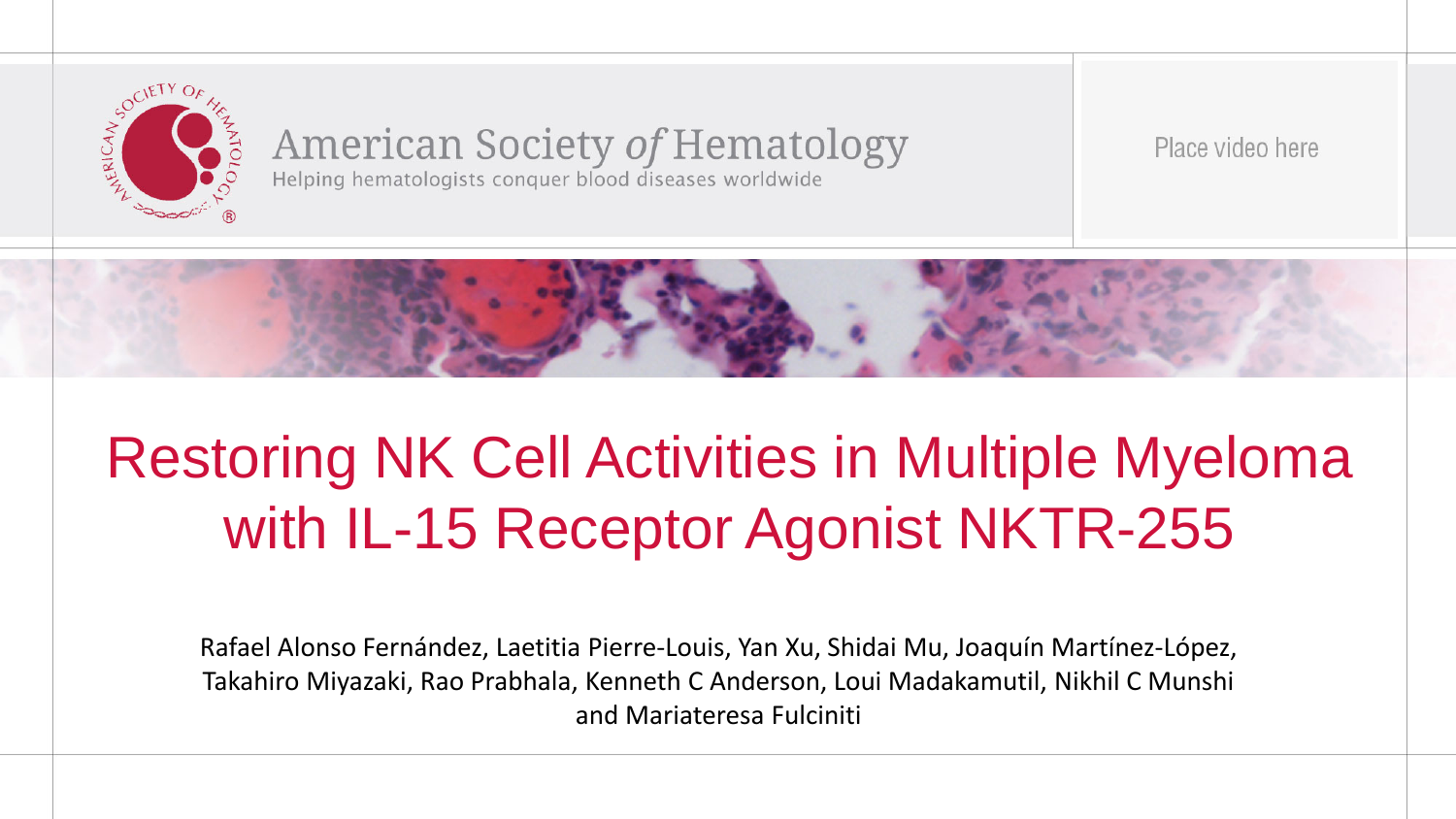## **Conflict of Interest**

Place video here

• Nothing to disclose

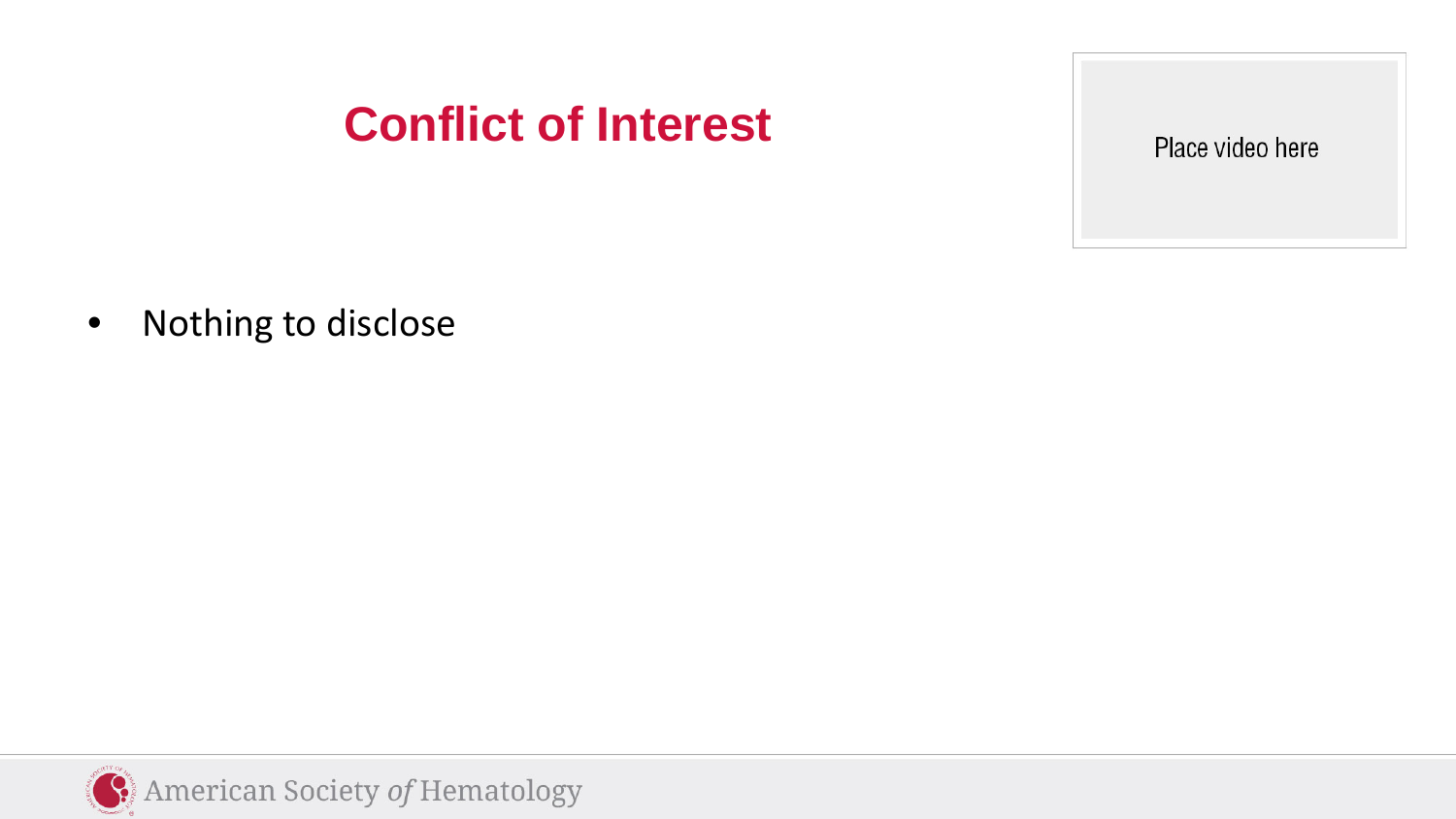## **Background**

Place video here

 Multiple myeloma (MM) is characterized by an **immunosuppressive microenvironment** that enables tumor development through the activation of cells with a suppressive effect, disruption of antigen presentation and dysregulation of proliferation and functionality of effector cells.

 Natural Killer (NK) cells play a major role in anti-tumor surveillance hindering tumor growth through their potent cytotoxic properties. Nevertheless, MM cells can also induce an **inhibition of NK cell effector functions**.

 The **restoration of NK cell anti-tumor activity** represents a key goal for new immunotherapeutic approaches.

 Among these strategies, **cytokines** could be a potential therapeutic resource due to their capability to control the proliferation of the different immune subpopulations and increase the anti-tumor cytotoxicity.

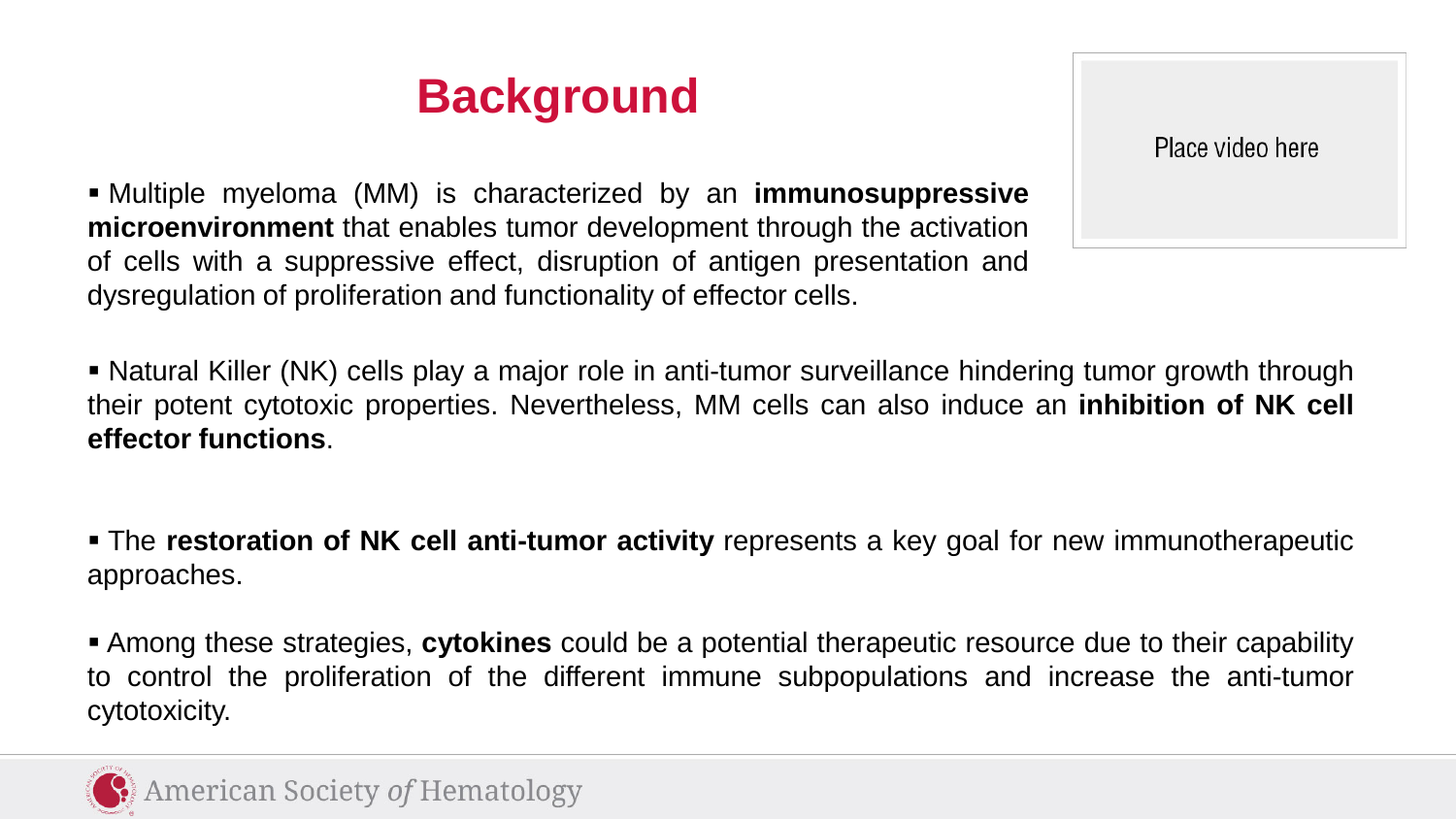## **The Challenge to Therapeutic Use of IL-15**

Place video here



 IL-15 and IL-2 belong to the same cytokine family, yet important differences exist.

• IL-15 promotes proliferation and cytotoxicity of NK cells, NKT cells, γ/δ T cells or memory CD8+ T cells, enhancing innate and adaptive immunity against MM cells in pre-clinical studies. 1-4



- IL-15 displays rapid clearance from plasma and *in vivo* signaling is short-lived.
- Sharp exposure levels cause adverse effects before demonstrating efficacy benefits.



Unpublished data provided by Nektar Therapeutics



**American Society of Hematology** 

1Weng *et al*. Oncoimmunology,2016 2Wagner *et al*. J Clin Invest,2017

3Tognarelli *et al.* Front Immunol,2018 4Xu *et al.* Cancer Res,2013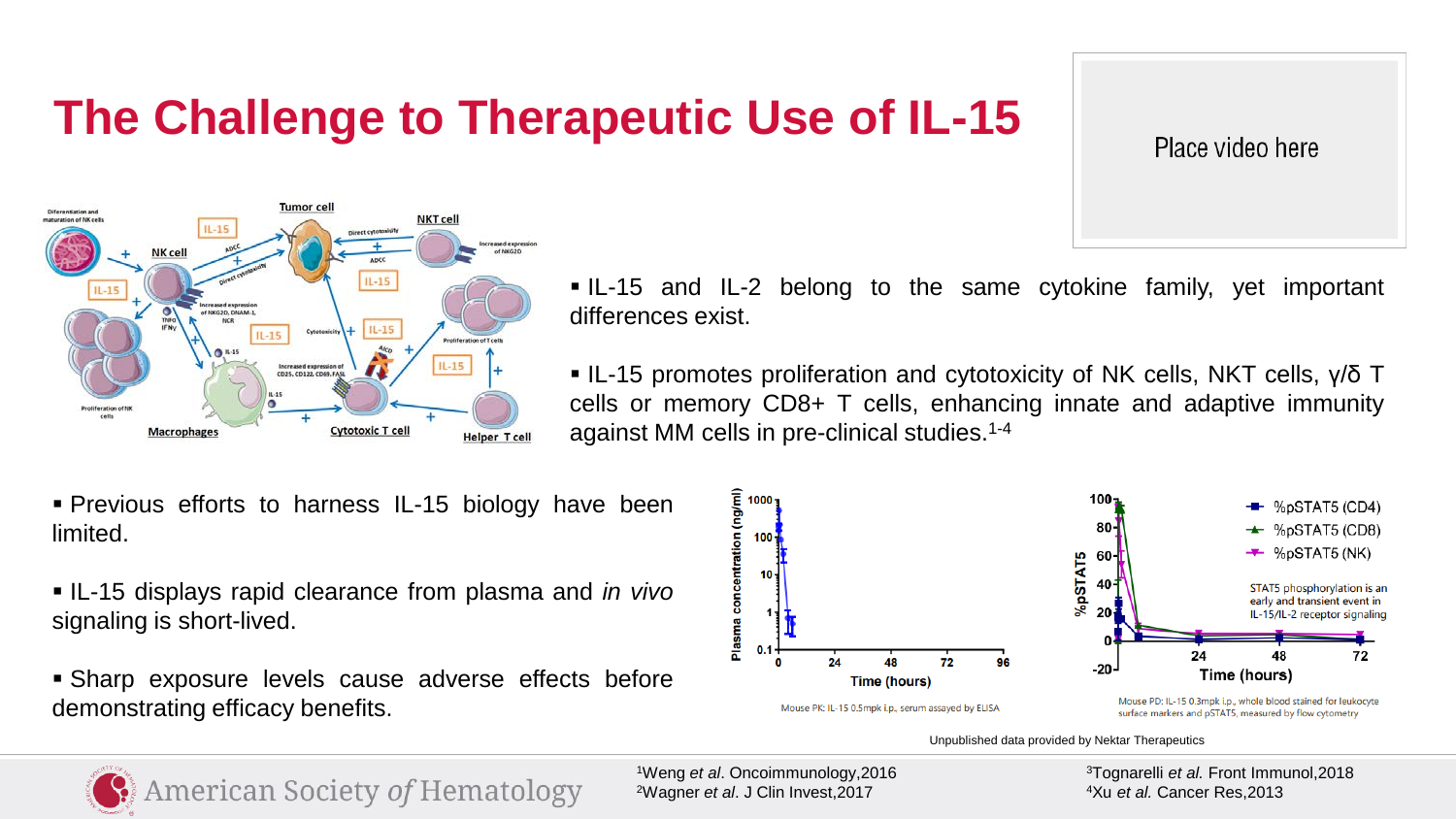## **NKTR-255: an IL-15-based Therapeutic for Immuno-Oncology**

Place video here

**NKTR-255** is a novel immunotherapeutic agent consisting of **polymer-engineered** (PEG) **IL-15** designed to optimally engage all three IL-15 receptors (IL-15R) accessing the full spectrum of IL-15 biology.

Design goals:

- $\checkmark$  Improve PK and PD to sustain IL-15 activity and achieve large pharmacodynamic effect without need for daily dosing.
- $\sqrt{\ }$  Retain binding to IL-15R $\alpha$  to maintain full spectrum of IL-15 biology.

 $\sqrt{}$ No mutagenesis or complex to IL-15R $\alpha$ .





PEGylation significantly improved IL-15 pharmacokinetic profile, enhanced plasma exposure and reduced total clearance across species on single dose.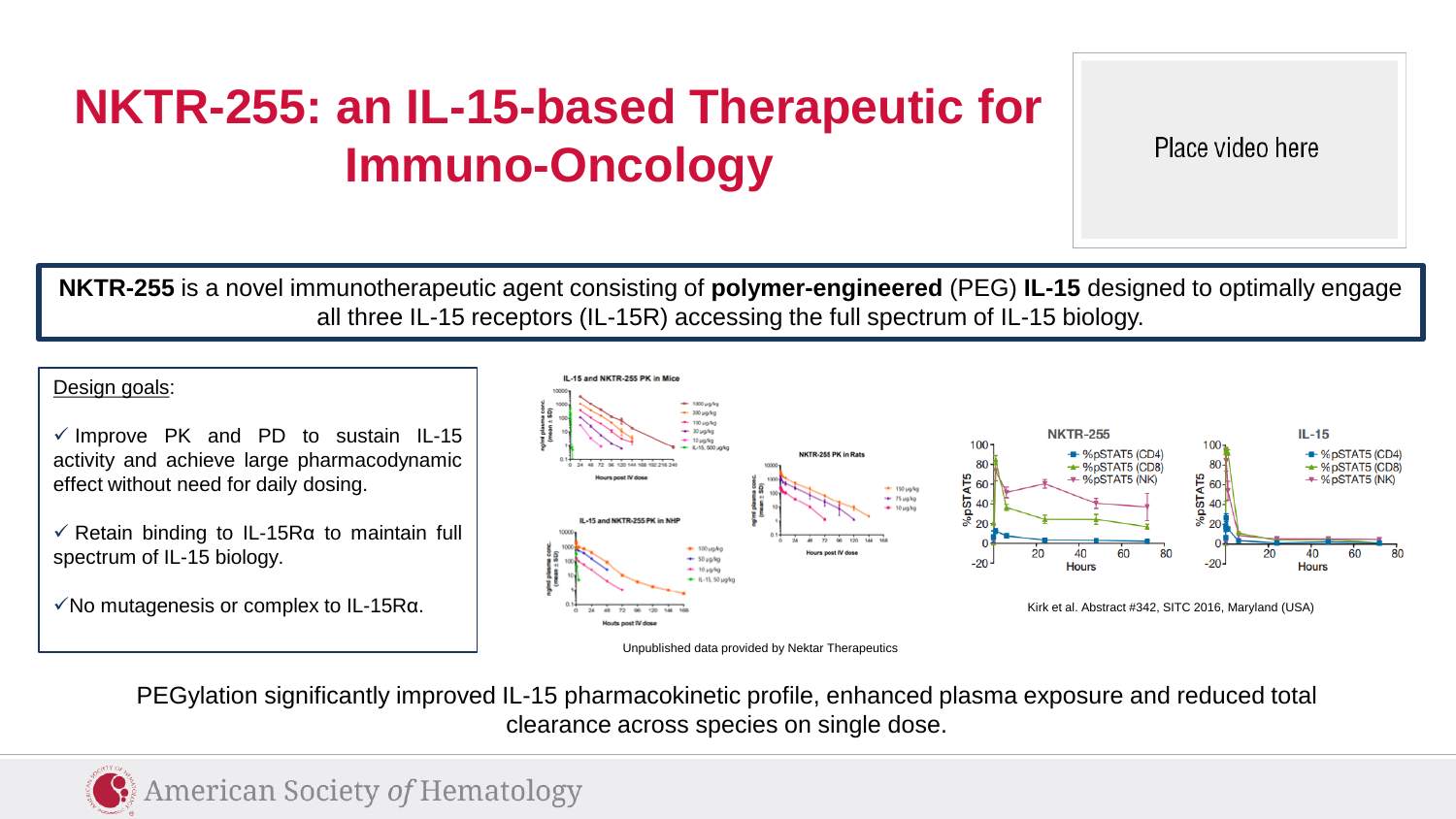## **Major Aims of the Study**

Place video here

 Evaluate changes in the expression profile of inhibitory and activating markers on NK cells after treatment with NKTR-255.

 Test the *ex vivo* enhancement of NK cell effector functions (degranulation, cytokine release, direct cytotoxicity or ADCC) to target MM cells following stimulation with NKTR-255.

 Explore the potential of NKTR-255 alone or combined with anti-CD38 antibodies to limit the growth of MM cells in an immunocompetent humanized murine model of MM.

Analyze the *in vivo* effect of NKTR-255 alone or combined with anti-CD38 antibodies on the immune cell compartment.

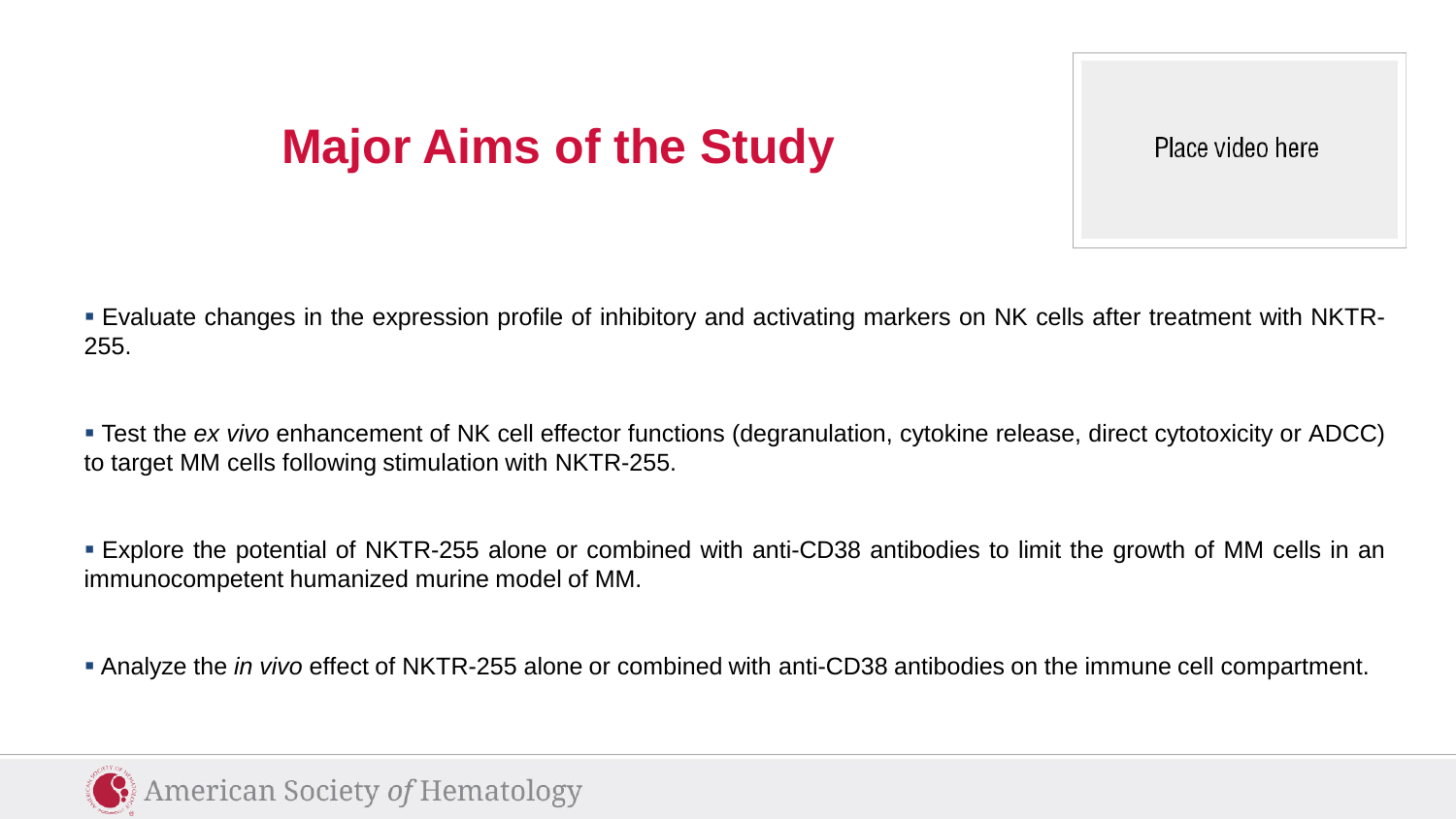#### **NKTR-255 Shifts the Balance of Stimulatory Receptors vs Inhibitory Receptors on NK Cells from MM Patients**

Place video here

Follow-up of receptor surface expression of NK cells from MM after administration of NKTR-255



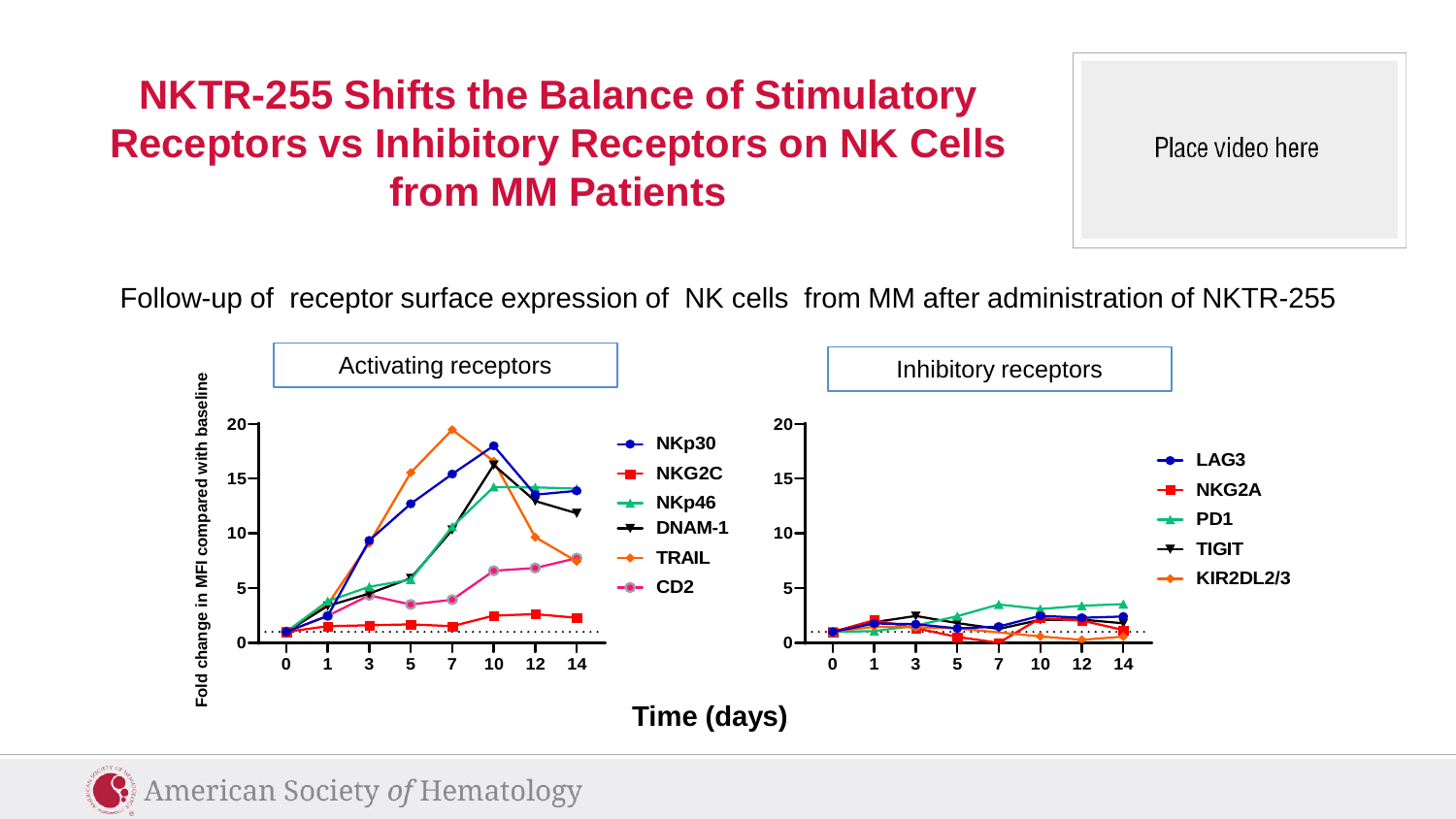#### **NKTR-255 Increases** *Ex Vivo* **Expression of Stimulatory Receptors and Activation Markers on NK Cells**

Place video here

Follow-up of receptor surface expression of NK cells from MM after administration of NKTR-255





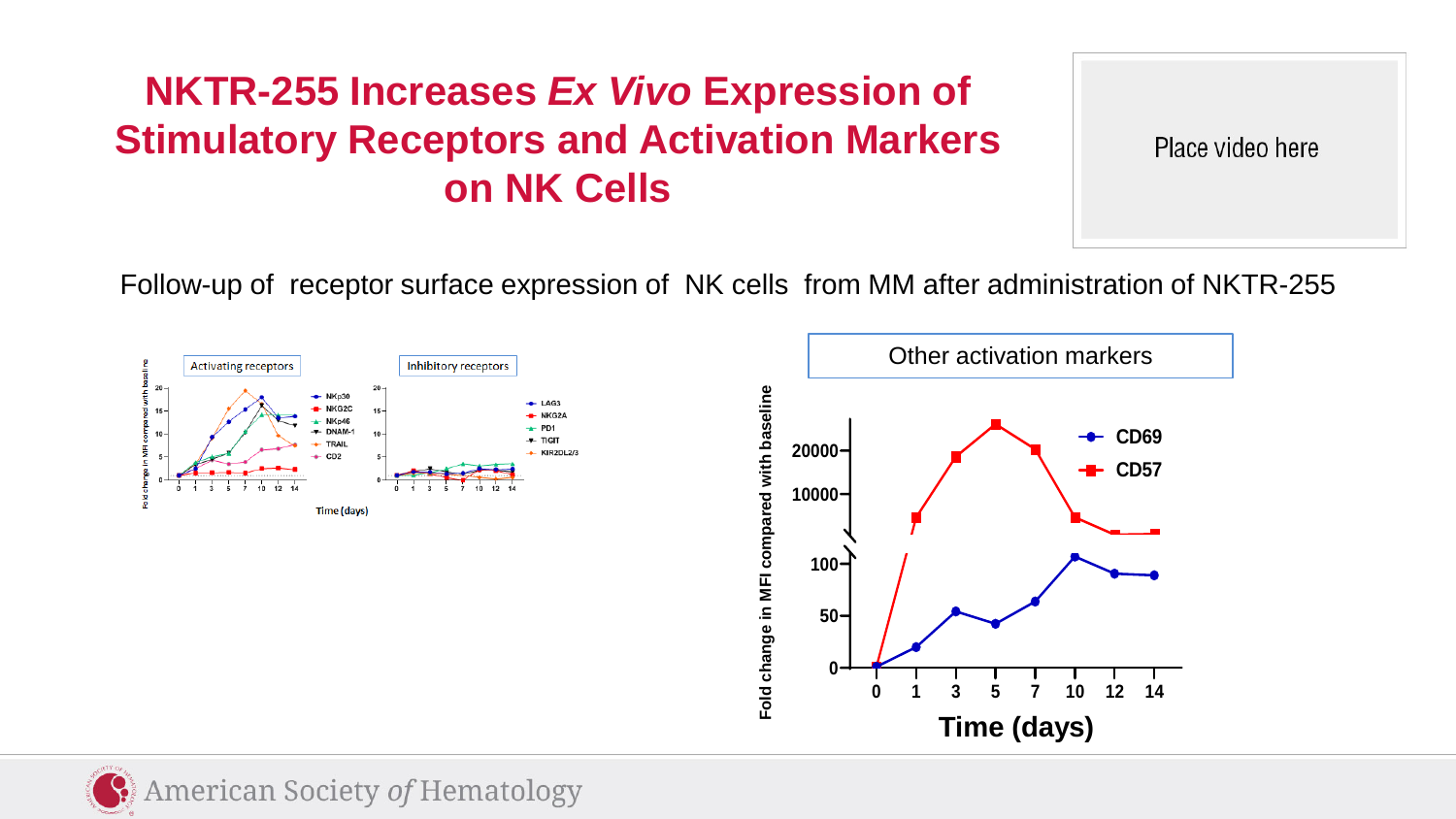#### **NKTR-255 Tilts the Balance Towards a More Activated Phenotype on NK Cells and Promotes Expansion of Activated NK Cells**

Place video here

Variation of NKG2D+ NK cell number over baseline after 5 days of incubation with NKTR-255 in PBMC from 9 MM patients



Tracking of NKG2D expression (MFI) on NK cells along 14 days of incubation with NKTR-255 at 1000 ng/mL



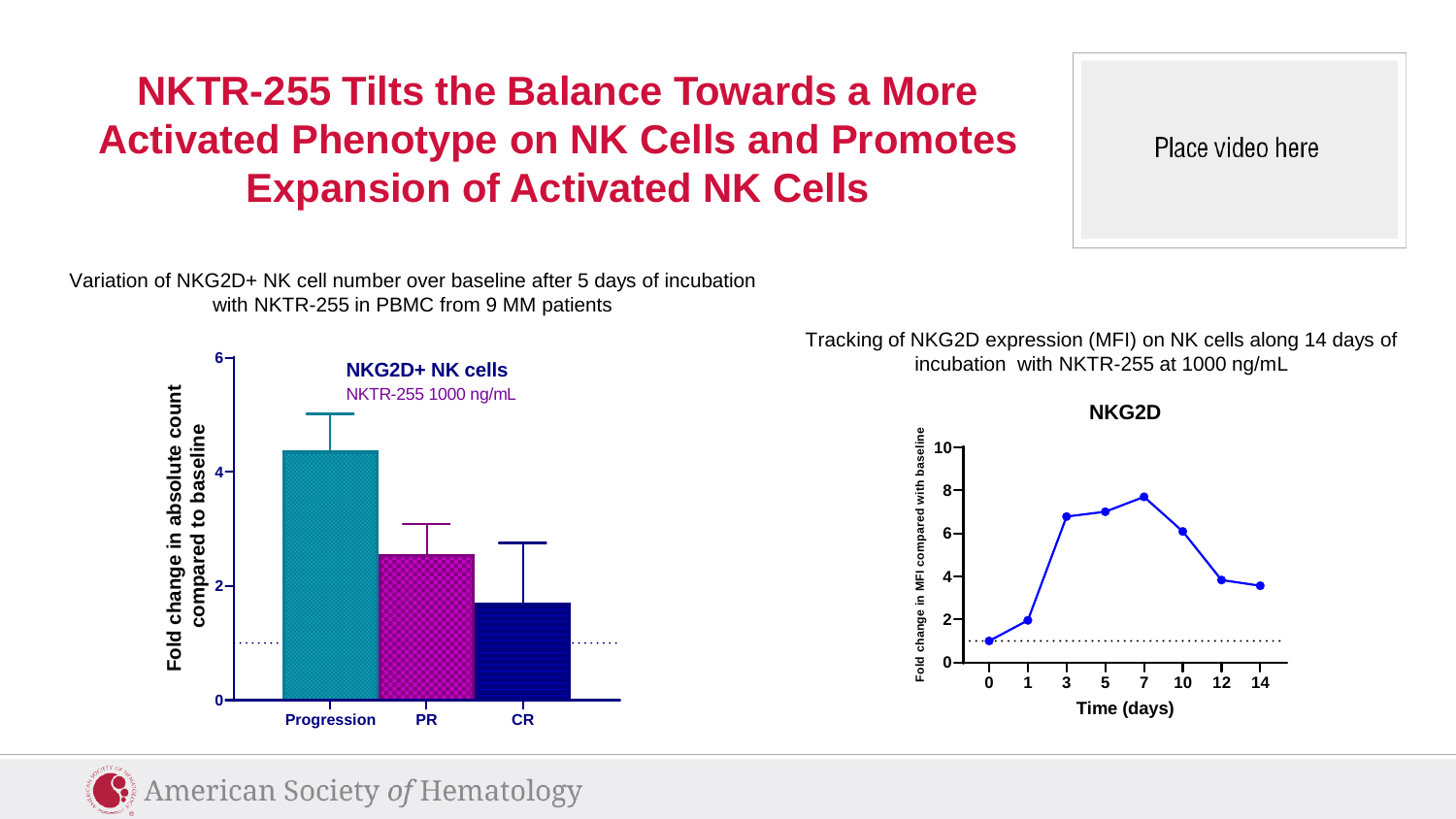**MM Patient Derived NK Cells Show Improved Degranulation and Cytokine Production in Response to Tumor Targets After Treatment with NKTR-255** 



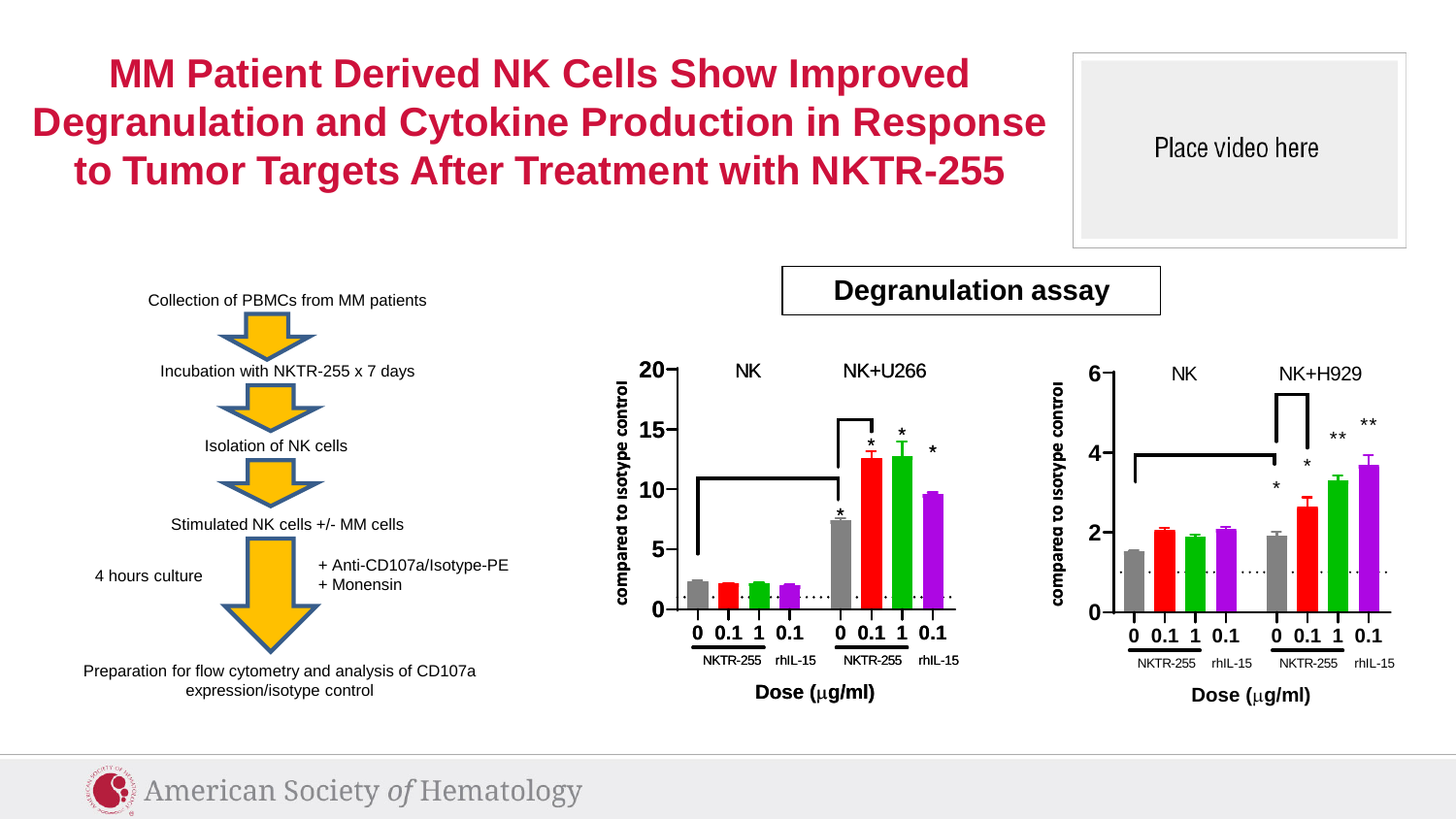### **MM Patient Derived NK Cells Show Improved Degranulation and Cytokine Production in Response to Tumor Targets After Treatment with NKTR-255**



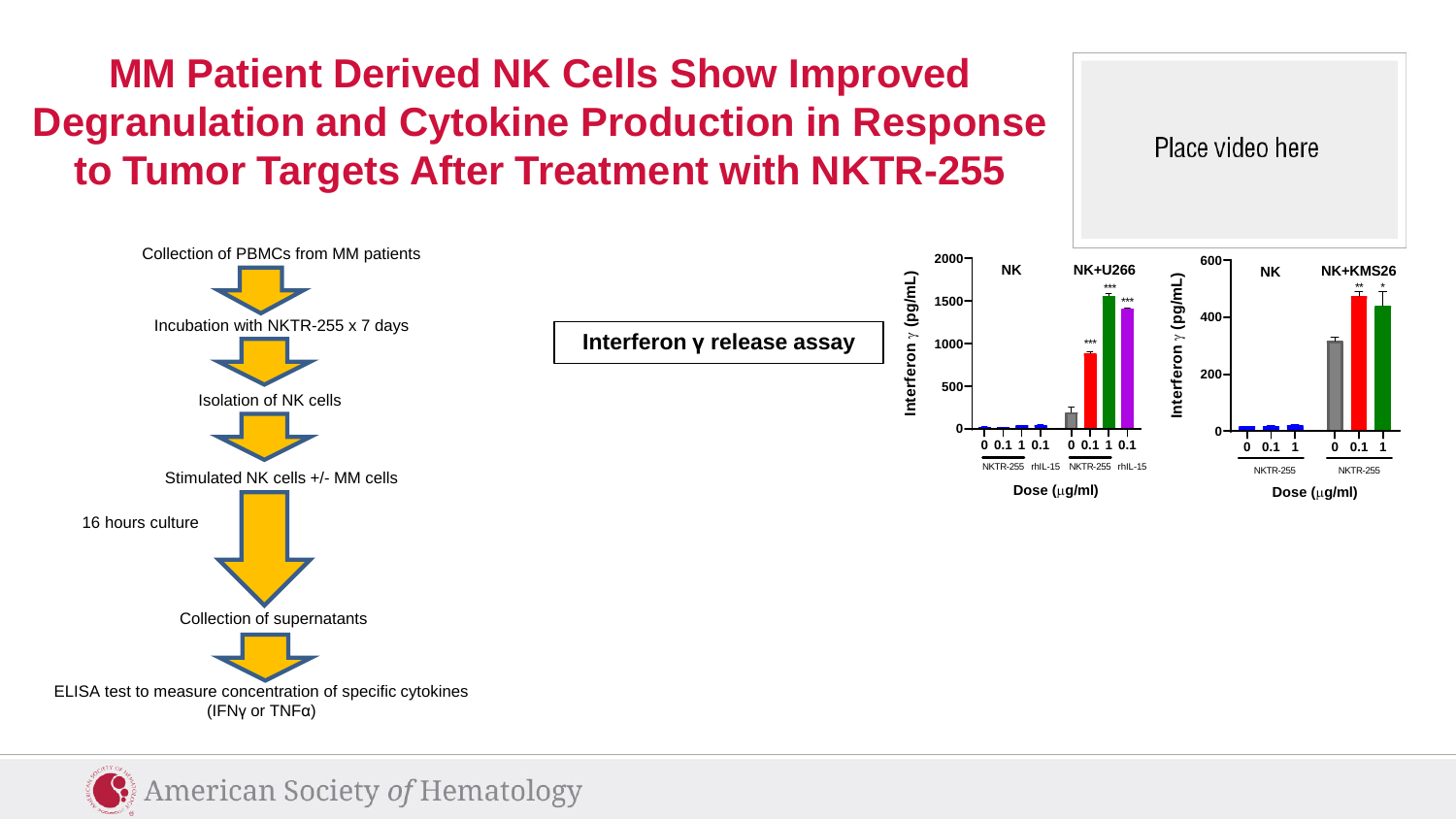### **MM Patient Derived NK Cells Show Improved Degranulation and Cytokine Production in Response to Tumor Targets After Treatment with NKTR-255**

Place video here

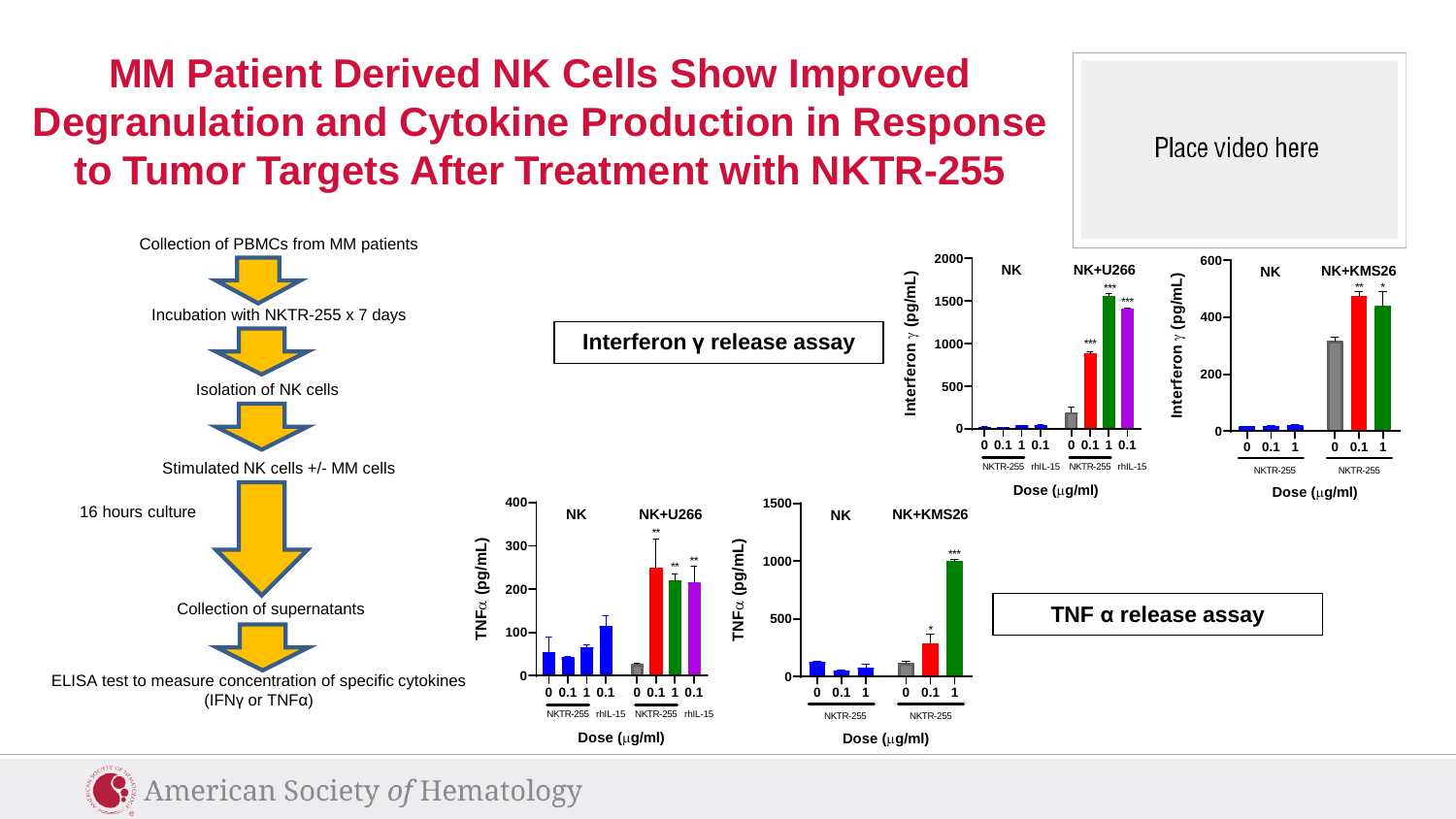### **Dose and T:E Ratio-Dependent Increase in NK Cytotoxicity After Administration of NKTR-255**



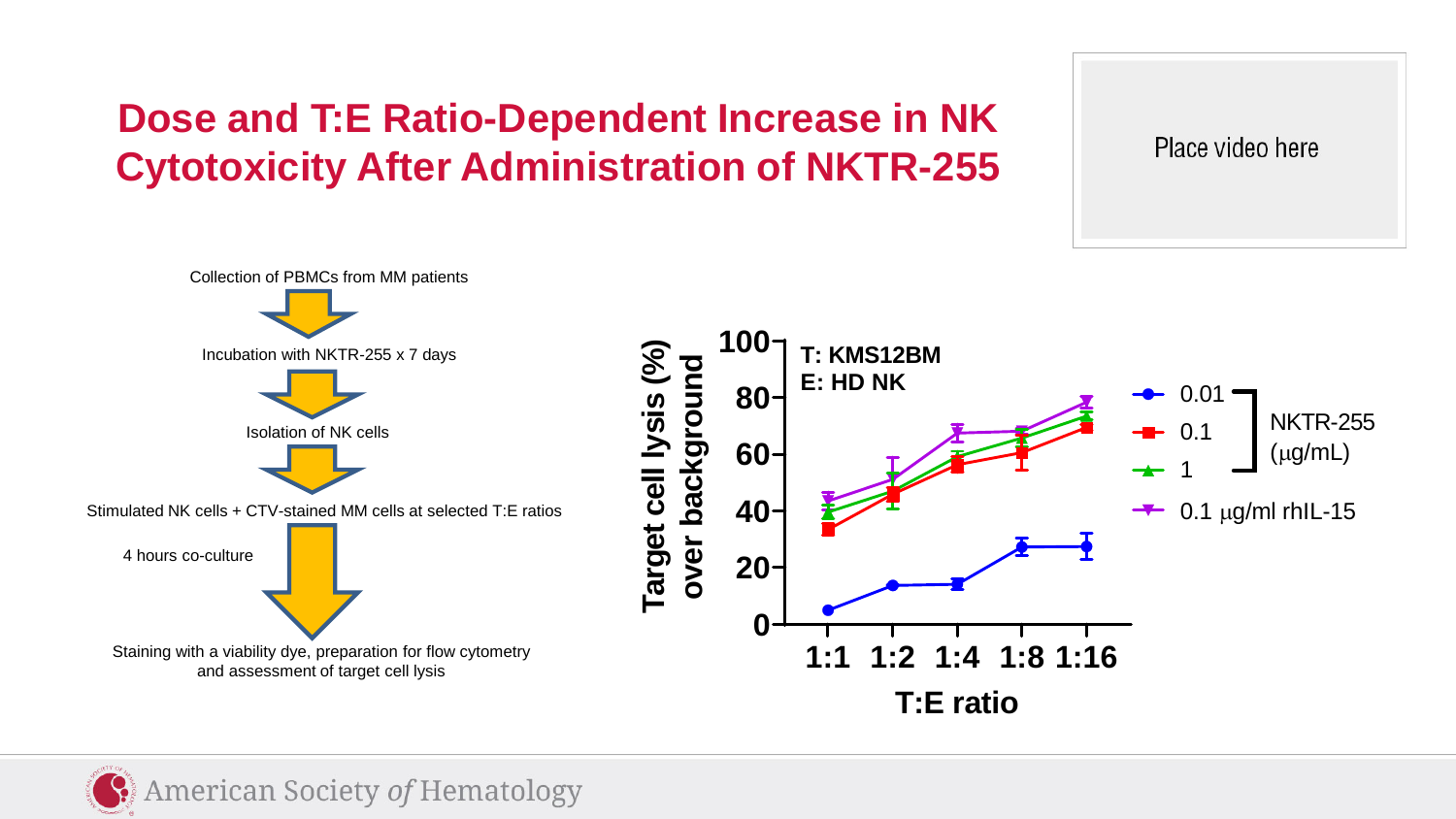#### **NKTR-255 Enhances Anti-Tumor Responses of Human NK Cells Against MM Cell Targets**

Place video here

Assessment of NK cytotoxicity against MM cells after 4-hour co-incubation of NK and MM cells



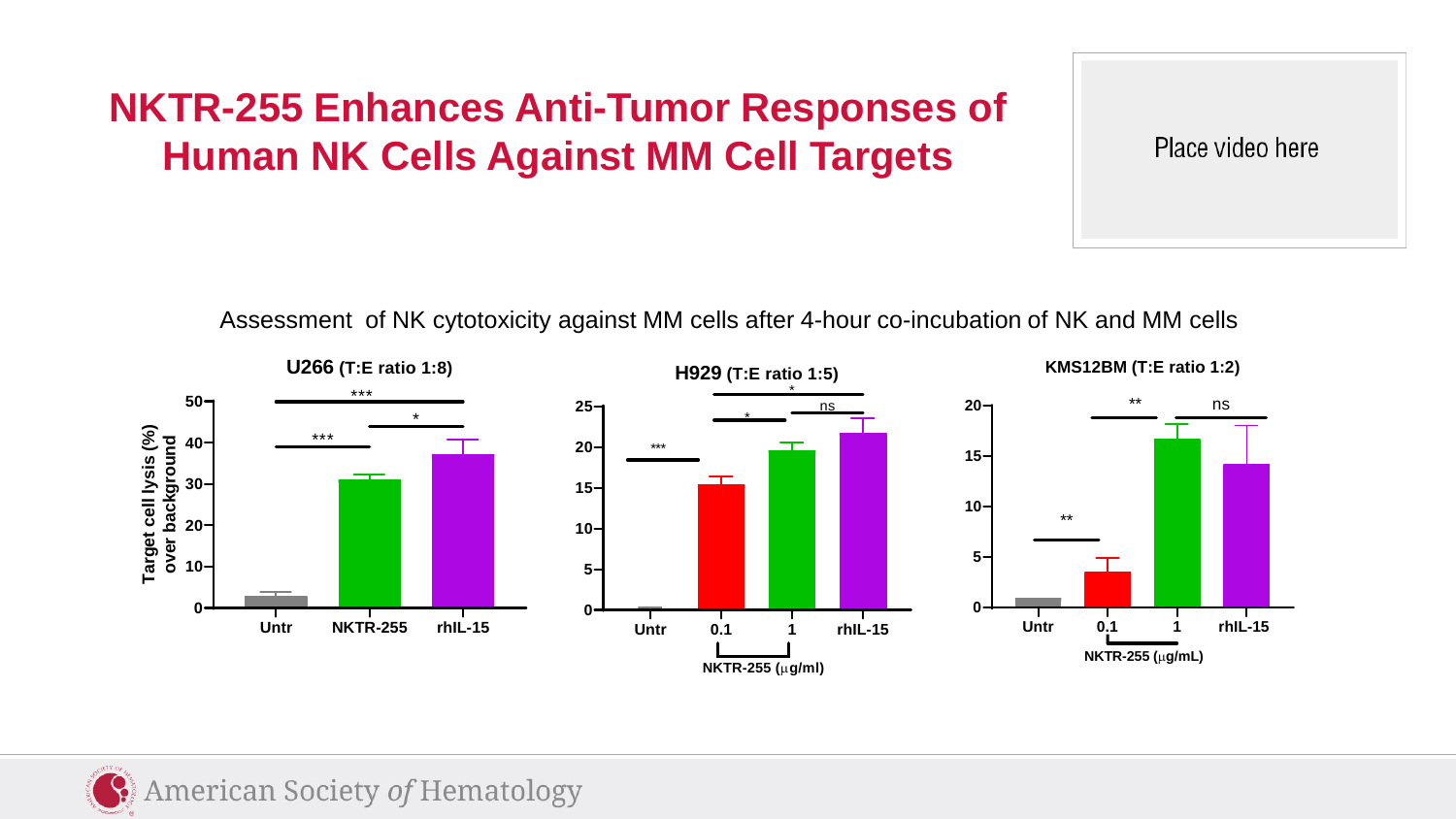#### **NKTR-255 Enhances Anti-Tumor Responses of Human NK Cells Against MM Cell Targets**

Assessment of NK cytotoxicity against MM cells after 4-hour co-incubation of NK and MM cells







**Primary MM cells (T:E ratio, 1:10)** \*\*\* **50 Target cell lysis (%)** Target cell lysis (%) over background **over background 40 30 20 10 0 Untr 0.1 1 rhIL-15 NKTR-255 (**µ**g/mL)**

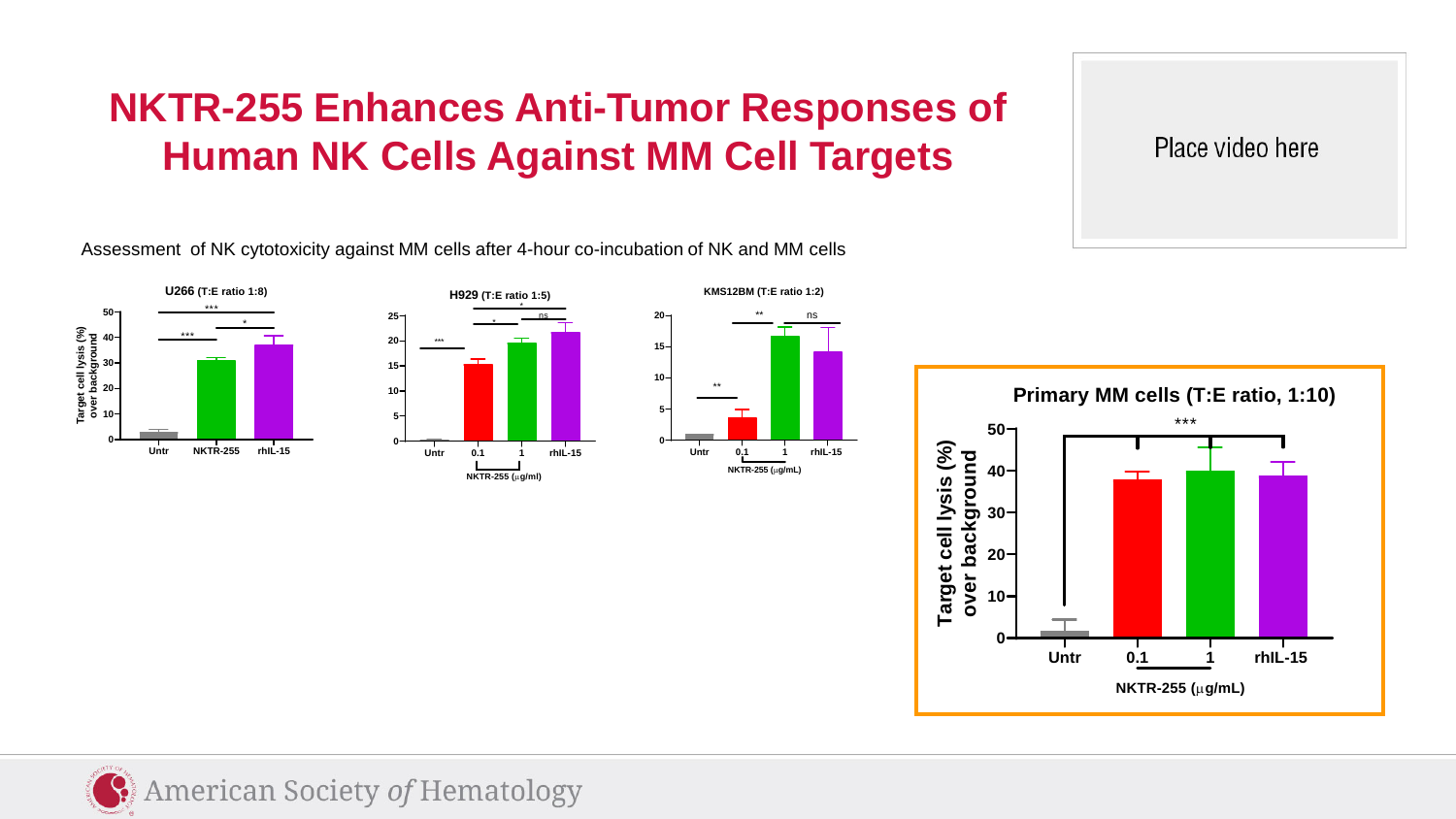#### **NKTR-255 Increases Daratumumab or Elotuzumab-Mediated Antibody-Dependent Cellular Cytotoxicity (ADCC)**



Place video here

Assessment of NK ADCC after 4-hour coincubation of NK and Elo/Dara pre-treated MM cells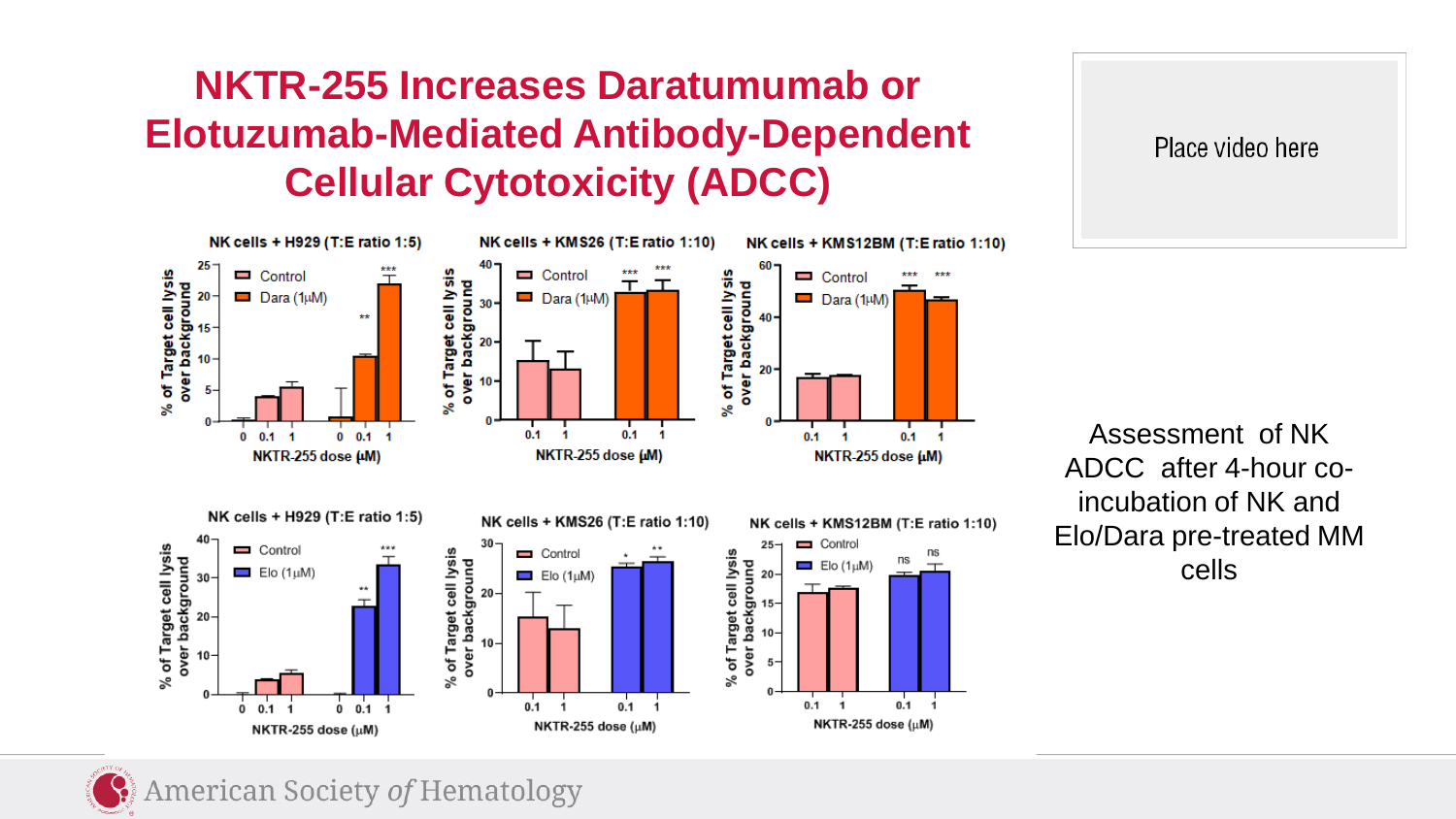#### **No Direct Effect of NKTR-255 or Recombinant Human IL-15 on Growth and Viability of MM Cells**

Place video here

Viability assessment of 5 MM cell lines after 10 days of incubation with maximal doses of NKTR-255/IL-15

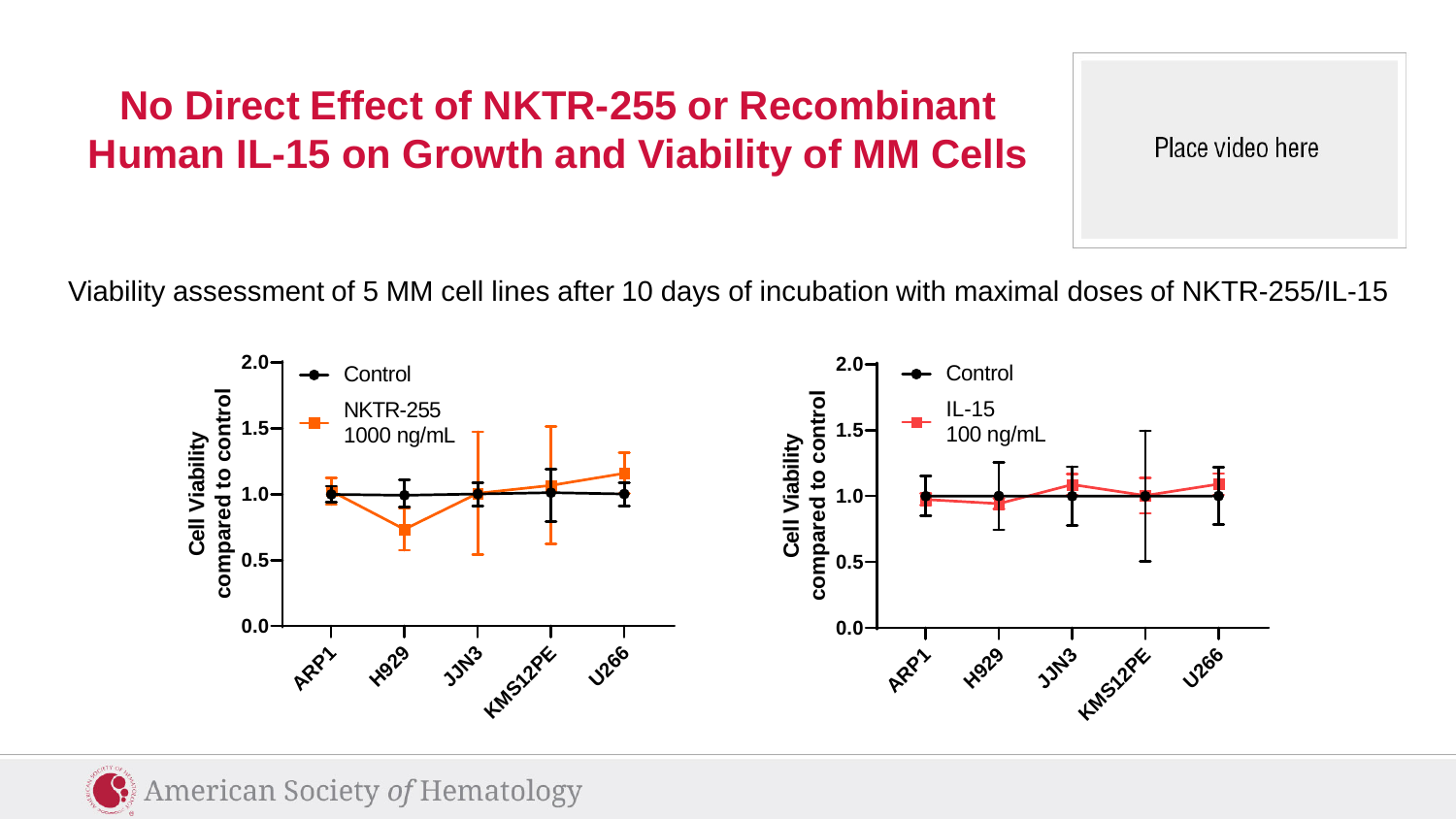### **A Humanized Mouse MM Model Was Employed for the** *In Vivo* **Studies**

Place video here

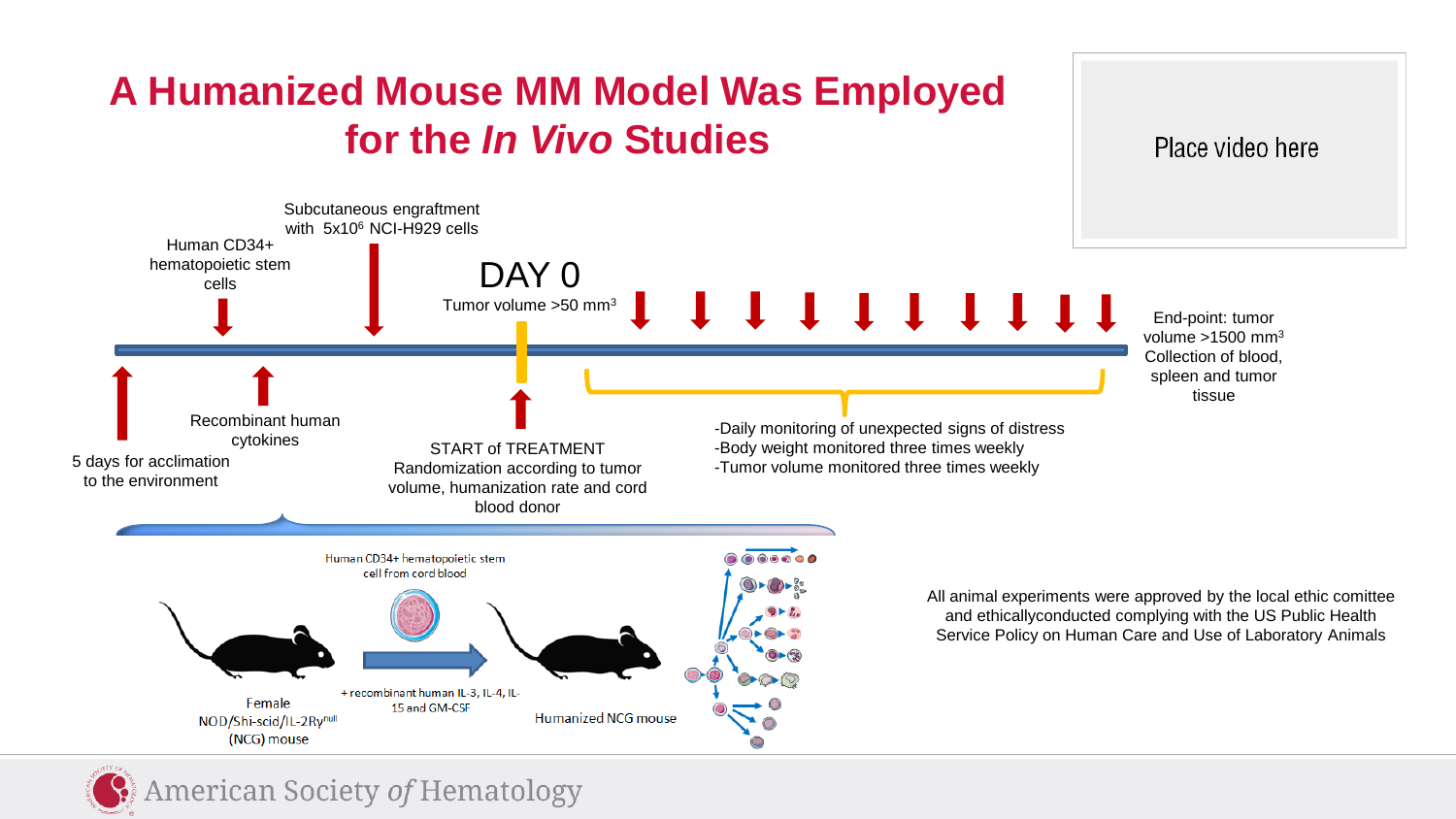#### **NKTR-255 Enhances the Anti-MM Activity of Daratumumab in the Humanized Mouse Model of MM**

Place video here



When tumors reached an average volume of 50 mm<sup>3</sup>, mice were randomized (n=5 per cohort) to receive:

-Vehicle

-Daratumumab 5 mg/kg weekly -NKTR-255 0.3 mg/kg weekly -Daratumumab 5 mg/kg + NKTR-255 0.3 mg/kg weekly

**Tumor volume was monitored three times a week** (mean  $\pm$  SEM). Each group was compared to the vehicle.

While both daratumumab and NKTR-255 treatment delayed tumor growth as single agents (35.4% and 29.6%, respectively), the combination further increased (66.4%) inhibition of tumor growth.

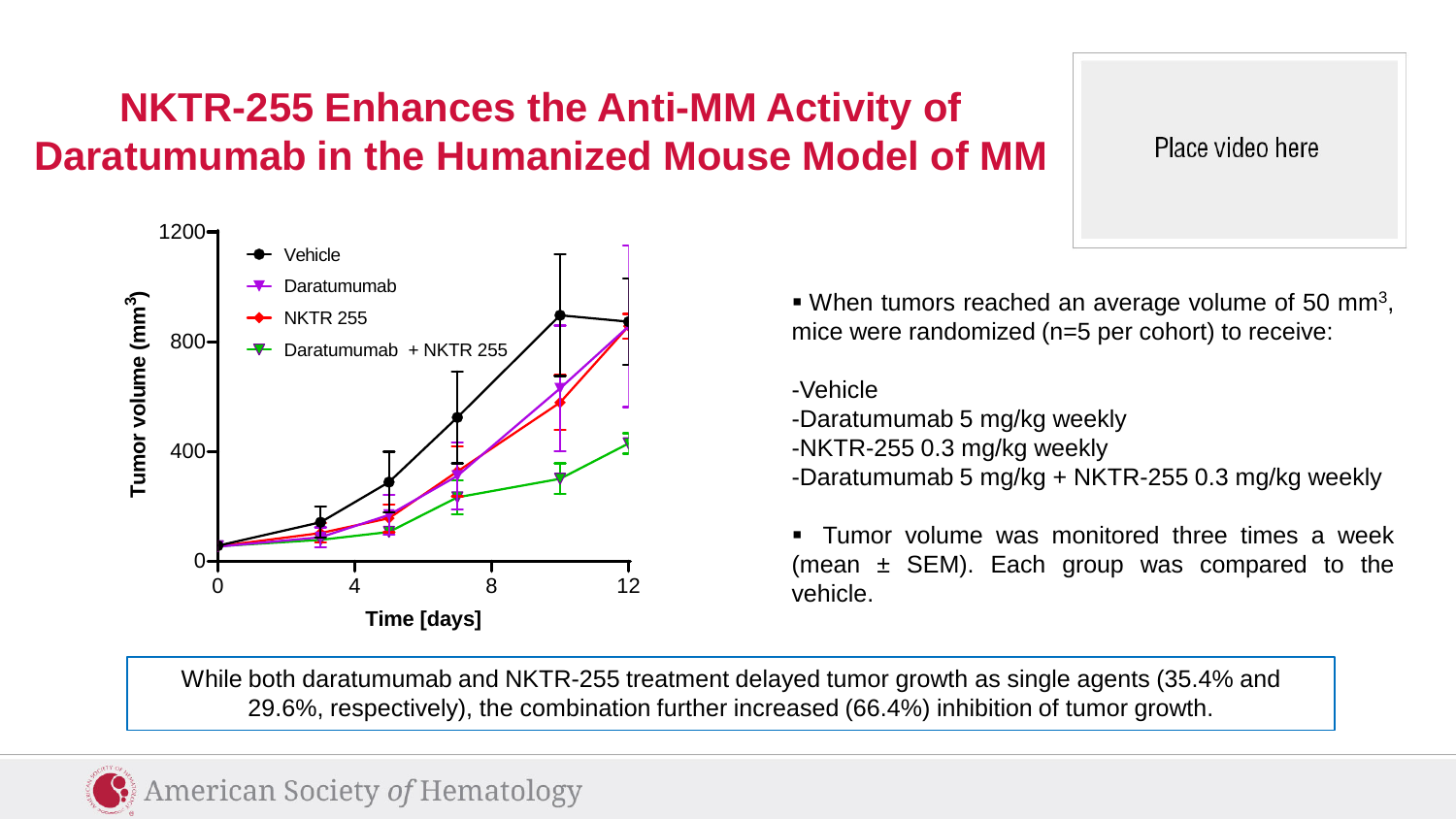#### **NKTR-255 Improves Immune Status Following Anti-CD38 Treatment**

Place video here

Analysis by flow cytometry of immune cell populations in peripheral blood from mice at the end of the study



Analysis by flow cytometry of CD38+ immune cell populations in tumor tissue from mice at the end of the study



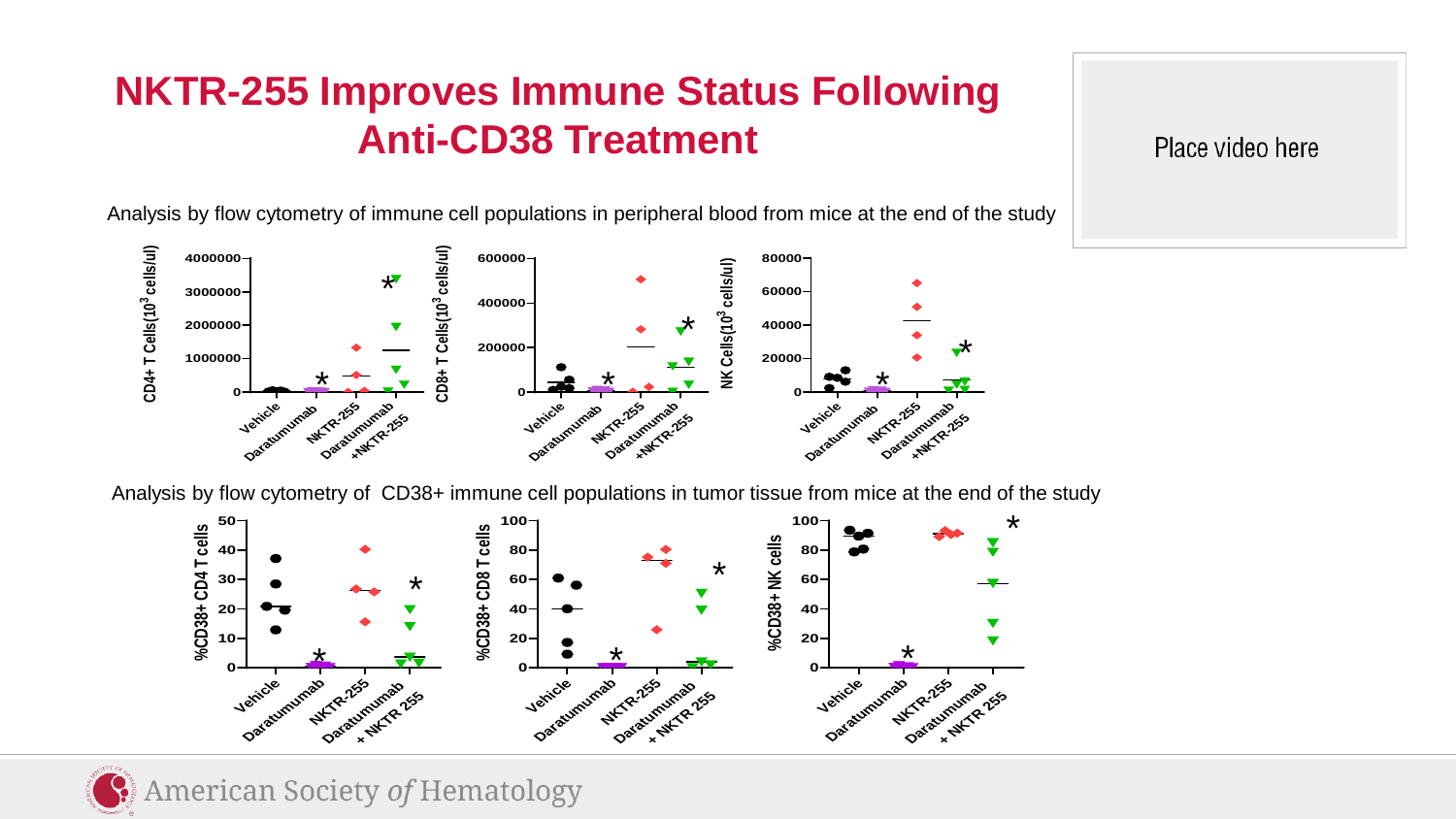## **Conclusions**

- 1) The induction of an activated profile in **NK cells** by NKTR-255 results in an effective enhancement of their anti-myeloma **effector functions** (direct cytotoxicity, degranulation, cytokine release, aDCC) in ex vivo assays.
- 2) *In vivo* studies confirmed **superiority of the combination of daratumumab and NKTR-255** compared to single agents in controlling MM growth.
- 3) NKTR-255 improves **the immune cell compartment** both in the tumor tissue and in blood following anti-CD38 treatment.
- 4) NKTR-255 is an attractive **novel immunotherapeutic** approach for **clinical evaluation** in multiple myeloma.
- 5) NKTR-255 is being currently explored in patients with relapsed/refractory hematologic malignancies (NCT04136756)